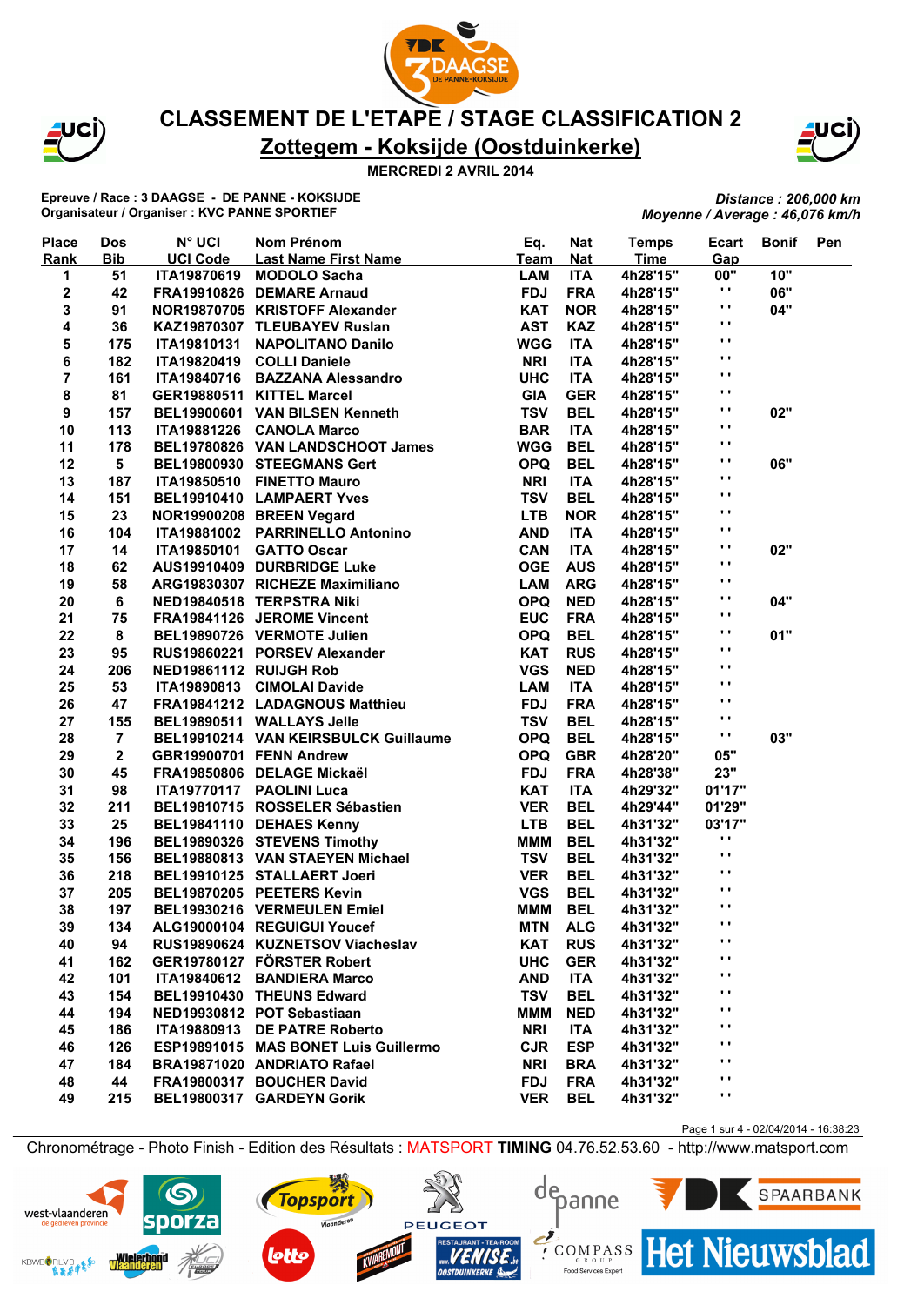



#### **MERCREDI 2 AVRIL 2014**

**Epreuve / Race : 3 DAAGSE - DE PANNE - KOKSIJDE Organisateur / Organiser : KVC PANNE SPORTIEF**

*Distance : 206,000 km Moyenne / Average : 46,076 km/h*

| <b>Place</b> | <b>Dos</b> | <b>N° UCI</b>            | Nom Prénom                                                                             | Eq.         | <b>Nat</b> | <b>Temps</b> | Ecart          | <b>Bonif</b> | Pen |
|--------------|------------|--------------------------|----------------------------------------------------------------------------------------|-------------|------------|--------------|----------------|--------------|-----|
| <b>Rank</b>  | <b>Bib</b> | <b>UCI Code</b>          | <b>Last Name First Name</b>                                                            | <b>Team</b> | <b>Nat</b> | <b>Time</b>  | Gap            |              |     |
| 50           | 37         |                          | KAZ19840512 IGLINSKIY Valentin                                                         | <b>AST</b>  | <b>KAZ</b> | 4h31'32"     | $\mathbf{r}$   |              |     |
| 51           | 168        |                          | USA19841215 MURPHY John                                                                | <b>UHC</b>  | <b>USA</b> | 4h31'32"     | $\blacksquare$ |              |     |
| 52           | 141        | CZE19841207 BARTA Jan    |                                                                                        | <b>TNE</b>  | <b>CZE</b> | 4h31'32"     | $\mathbf{r}$   |              |     |
| 53           | 163        | USA19820414 HANSON Ken   |                                                                                        | <b>UHC</b>  | <b>USA</b> | 4h31'32"     | $\blacksquare$ |              |     |
| 54           | 85         |                          | SWE19910222 LUDVIGSSON Tobias                                                          | <b>GIA</b>  | <b>SWE</b> | 4h31'32"     | $\mathbf{r}$ . |              |     |
| 55           | 34         |                          | KAZ19860313 GRUZDEV Dmitriy                                                            | <b>AST</b>  | <b>KAZ</b> | 4h31'32"     | $\mathbf{r}$   |              |     |
| 56           | 17         |                          | ITA19850218 SABATINI Fabio                                                             | <b>CAN</b>  | <b>ITA</b> | 4h31'32"     | $\mathbf{r}$   |              |     |
| 57           | 116        |                          | ITA19890201 FORTIN Filippo                                                             | <b>BAR</b>  | <b>ITA</b> | 4h31'32"     | $\blacksquare$ |              |     |
| 58           | 111        |                          | ITA19900517 COLBRELLI Sonny                                                            | <b>BAR</b>  | <b>ITA</b> | 4h31'32"     | $\mathbf{r}$   |              |     |
| 59           | 114        |                          | ITA19880822 COLEDAN Marco                                                              | <b>BAR</b>  | <b>ITA</b> | 4h31'32"     | $\mathbf{r}$   |              |     |
| 60           | 152        |                          | BEL19890127 SALOMEIN Jarl                                                              | <b>TSV</b>  | <b>BEL</b> | 4h31'32"     | $\mathbf{r}$   |              |     |
| 61           | 153        | BEL19890821 STEELS Stijn |                                                                                        | <b>TSV</b>  | <b>BEL</b> | 4h31'32"     | $\mathbf{r}$ . |              |     |
| 62           | 48         |                          | FRA19901003 LE BON Johan                                                               | <b>FDJ</b>  | <b>FRA</b> | 4h31'32"     | $\mathbf{r}$ . |              |     |
| 63           | 136        |                          | RSA19860412 THOMSON Jay Robert                                                         | <b>MTN</b>  | <b>RSA</b> | 4h31'32"     | $\mathbf{r}$   |              |     |
| 64           | 191        |                          | NED19930328 DE MAN Jaap                                                                | <b>MMM</b>  | <b>NED</b> | 4h31'32"     | $\blacksquare$ |              |     |
| 65           | 12         |                          | POL19850307 BODNAR Maciej                                                              | <b>CAN</b>  | <b>POL</b> | 4h31'32"     | $\mathbf{r}$   |              |     |
| 66           | 166        |                          |                                                                                        | <b>UHC</b>  | <b>USA</b> | 4h31'32"     | $\mathbf{r}$   |              |     |
| 67           | 27         |                          |                                                                                        | <b>LTB</b>  | <b>BEL</b> | 4h31'32"     | $\mathbf{r}$ . |              |     |
| 68           | 201        |                          | BEL19860916 VAN GENECHTEN Jonas<br>BEL19871107 COPPETI C<br>BEL19871107 CORDEEL Sander | <b>VGS</b>  | <b>BEL</b> | 4h31'32"     | $\mathbf{r}$ . |              |     |
| 69           | 16         |                          | SLO19861125 KOREN Kristijan                                                            | <b>CAN</b>  | <b>SLO</b> | 4h31'32"     | $\blacksquare$ |              |     |
| 70           | 4          |                          | AUS19821022 RENSHAW Mark                                                               | <b>OPQ</b>  | <b>AUS</b> | 4h31'32"     | $\blacksquare$ |              |     |
| 71           | 164        |                          | USA19890213 SUMMERHILL Daniel                                                          | <b>UHC</b>  | <b>USA</b> | 4h31'32"     | $\mathbf{r}$   |              |     |
| 72           | 55         | ITA19890131 FAVILLI Elia |                                                                                        | <b>LAM</b>  | <b>ITA</b> | 4h31'32"     | $\blacksquare$ |              |     |
| 73           | 56         |                          | ITA19890616 PALINI Andrea                                                              | <b>LAM</b>  | <b>ITA</b> | 4h31'32"     | $\mathbf{r}$ . |              |     |
| 74           | 118        |                          | ITA19901214 RUFFONI Nicola                                                             | <b>BAR</b>  | <b>ITA</b> | 4h31'32"     | $\mathbf{r}$   |              |     |
| 75           | 41         |                          | FRA19810522 MANGEL Laurent                                                             | <b>FDJ</b>  | <b>FRA</b> | 4h31'32"     | $\blacksquare$ |              |     |
| 76           | 18         |                          | ITA19840716 MARANGONI Alan                                                             | <b>CAN</b>  | <b>ITA</b> | 4h31'32"     | $\blacksquare$ |              |     |
| 77           | 3          |                          | SVK19850221 VELITS Martin                                                              | <b>OPQ</b>  | <b>SVK</b> | 4h31'32"     | $\mathbf{r}$   |              |     |
| 78           | 172        |                          | BEL19880929 DE VREESE Laurens                                                          | <b>WGG</b>  | <b>BEL</b> | 4h31'32"     | $\blacksquare$ |              |     |
| 79           | 173        |                          | BEL19880224 GHYSELINCK Jan                                                             | <b>WGG</b>  | <b>BEL</b> | 4h31'32"     | $\mathbf{r}$ . |              |     |
| 80           | 171        |                          | BEL19900811 DE TROYER Tim                                                              | WGG         | <b>BEL</b> | 4h31'32"     | $\mathbf{r}$ . |              |     |
| 81           | 123        |                          | ESP19910301 FERNANDEZ ANDUJAR Ruben                                                    | <b>CJR</b>  | <b>ESP</b> | 4h31'32"     | $\mathbf{r}$ . |              |     |
| 82           | 158        |                          | BEL19870210 VANSPEYBROUCK Pieter                                                       | <b>TSV</b>  | <b>BEL</b> | 4h31'32"     | $\blacksquare$ |              |     |
| 83           | 66         |                          | LTU19861026 KRUOPIS Aidis                                                              | <b>OGE</b>  | <b>LTU</b> | 4h31'32"     | $\blacksquare$ |              |     |
| 84           | 193        |                          | LTU19880408 JUODVALKIS Egidijus                                                        | <b>MMM</b>  | <b>LTU</b> | 4h31'32"     | $\mathbf{r}$   |              |     |
| 85           | 15         | USA19830131 KING Edward  |                                                                                        | <b>CAN</b>  | <b>USA</b> | 4h31'32"     | $\mathbf{r}$   |              |     |
| 86           | 82         |                          | SWE19900216 AHLSTRAND Jonas                                                            | <b>GIA</b>  | <b>SWE</b> | 4h31'32"     | $\mathbf{r}$ . |              |     |
| 87           | 131        |                          | GER19870614 REIMER Martin                                                              | <b>MTN</b>  | <b>GER</b> | 4h31'32"     | $\mathbf{r}$   |              |     |
| 88           | 68         | CAN19770509 TUFT Svein   |                                                                                        | <b>OGE</b>  | CAN        | 4h31'32"     | $\mathbf{r}$ . |              |     |
| 89           | 165        |                          | USA19790806 JONES Christopher                                                          | <b>UHC</b>  | <b>USA</b> | 4h31'32"     | $\mathbf{r}$   |              |     |
| 90           | 72         |                          | <b>CAN19910912 DUCHESNE Antoine</b>                                                    | <b>EUC</b>  | <b>CAN</b> | 4h31'32"     | $\mathbf{r}$   |              |     |
| 91           | 71         |                          | FRA19890605 COUSIN Jérôme                                                              | <b>EUC</b>  | <b>FRA</b> | 4h31'32"     | $\blacksquare$ |              |     |
| 92           | 46         |                          | BRA19790616 FISCHER Murillo Antonio                                                    | <b>FDJ</b>  | <b>BRA</b> | 4h31'32"     | $\mathbf{r}$   |              |     |
| 93           | 105        |                          | VEN19850225 RODRIGUEZ Jackson                                                          | <b>AND</b>  | <b>VEN</b> | 4h31'32"     | $\mathbf{r}$   |              |     |
| 94           | 183        |                          | ITA19801127 CHICCHI Francesco                                                          | <b>NRI</b>  | <b>ITA</b> | 4h31'32"     | $\cdot$        |              |     |
| 95           | 31         |                          | ITA19890612 GUARDINI Andrea                                                            | <b>AST</b>  | <b>ITA</b> | 4h31'32"     | $\mathbf{r}$   |              |     |
| 96           | 88         |                          | NED19840914 VEELERS Tom                                                                | <b>GIA</b>  | <b>NED</b> | 4h31'32"     | $\mathbf{r}$   |              |     |
| 97           | 121        |                          | ESP19861205 ARAMENDIA LORENTE Javier Francis                                           | <b>CJR</b>  | <b>ESP</b> | 4h31'32"     | $\mathbf{r}$   |              |     |
| 98           | 38         |                          | KAZ19791102 MURAVYEV Dmitriy                                                           | <b>AST</b>  | <b>KAZ</b> | 4h31'32"     | $\mathbf{r}$   |              |     |
|              |            |                          |                                                                                        |             |            |              |                |              |     |

Page 2 sur 4 - 02/04/2014 - 16:38:23

**Het Nieuwsblad** 

SPAARBANK

Chronométrage - Photo Finish - Edition des Résultats : MATSPORT **TIMING** 04.76.52.53.60 - http://www.matsport.com







Food Services Exper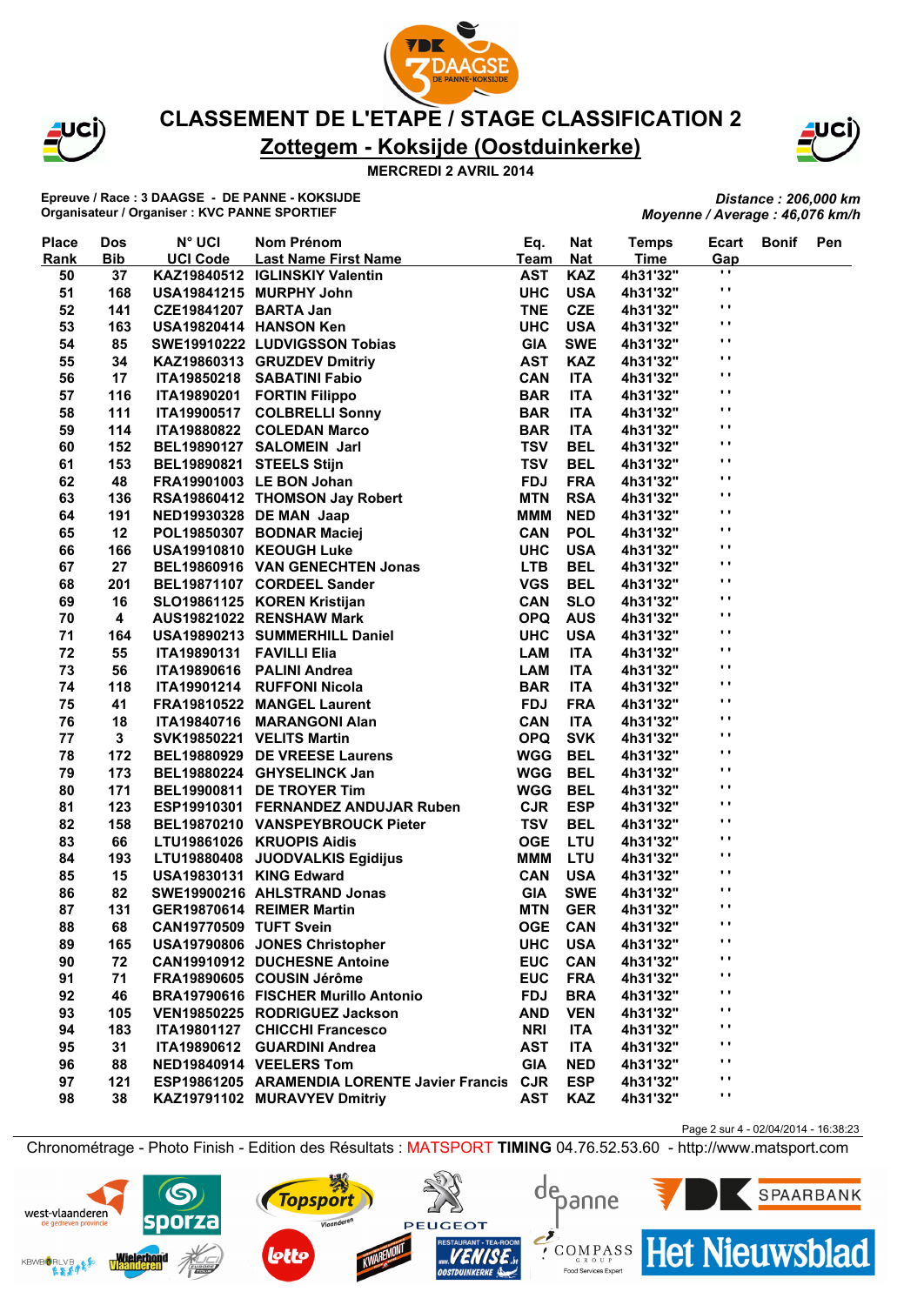



**MERCREDI 2 AVRIL 2014**

**Epreuve / Race : 3 DAAGSE - DE PANNE - KOKSIJDE Organisateur / Organiser : KVC PANNE SPORTIEF**

*Distance : 206,000 km Moyenne / Average : 46,076 km/h*

| <b>Place</b> | <b>Dos</b> | <b>N° UCI</b>                | Nom Prénom                          | Eq.         | <b>Nat</b> | <b>Temps</b> | Ecart          | <b>Bonif</b> | Pen |
|--------------|------------|------------------------------|-------------------------------------|-------------|------------|--------------|----------------|--------------|-----|
| Rank         | <b>Bib</b> | <b>UCI Code</b>              | <b>Last Name First Name</b>         | <b>Team</b> | <b>Nat</b> | <b>Time</b>  | Gap            |              |     |
| 99           | 65         |                              | AUS19780420 HAYMAN Mathew           | <b>OGE</b>  | <b>AUS</b> | 4h31'32"     | $\blacksquare$ |              |     |
| 100          | 26         |                              | NED19880616 LIGTHART Pim            | <b>LTB</b>  | <b>NED</b> | 4h31'32"     | $\cdot$ .      |              |     |
| 101          | 67         |                              | NED19800312 MOURIS Jens             | <b>OGE</b>  | <b>NED</b> | 4h31'32"     | $\mathbf{r}$ . |              |     |
| 102          | 92         |                              | AUT19910401 HALLER Marco            | <b>KAT</b>  | <b>AUT</b> | 4h31'32"     | $\mathbf{r}$ . |              |     |
| 103          | 145        |                              | GER19830713 SCHILLINGER Andreas     | <b>TNE</b>  | <b>GER</b> | 4h31'32"     | $\blacksquare$ |              |     |
| 104          | 97         |                              | GER19890219 SELIG Rüdiger           | <b>KAT</b>  | <b>GER</b> | 4h31'32"     | $\mathbf{r}$ . |              |     |
| 105          | 86         |                              | NED19850515 STAMSNIJDER Tom         | <b>GIA</b>  | <b>NED</b> | 4h31'32"     | . .            |              |     |
| 106          | 128        |                              | ITA19840612 VIGANO Davide           | <b>CJR</b>  | <b>ITA</b> | 4h31'32"     | $\blacksquare$ |              |     |
| 107          | 74         |                              | FRA19810625 GENÉ Yohann             | <b>EUC</b>  | <b>FRA</b> | 4h31'32"     | $\mathbf{r}$ . |              |     |
| 108          | 188        |                              | ITA19890126 POZZO Mattia            | <b>NRI</b>  | <b>ITA</b> | 4h31'32"     | $\mathbf{r}$   |              |     |
| 109          | 87         |                              | NED19850613 TIMMER Albert           | <b>GIA</b>  | <b>NED</b> | 4h33'49"     | 05'34"         |              |     |
| 110          | 202        |                              | BEL19790526 GEYSEN Kurt             | <b>VGS</b>  | <b>BEL</b> | 4h44'23"     | 16'08"         |              |     |
| 111          | 132        |                              | ERI19830110 DEBESAY Ferekalsi       | <b>MTN</b>  | <b>ERI</b> | 4h44'23"     | .,             |              |     |
| 112          | 176        |                              | BEL19890125 ROBERT Frederique       | <b>WGG</b>  | <b>BEL</b> | 4h44'23"     | .,             |              |     |
| 113          | 32         |                              | KAZ19910828 FOMINYKH Daniil         | <b>AST</b>  | <b>KAZ</b> | 4h44'23"     | $\mathbf{r}$ . |              |     |
| 114          | 35         |                              | KAZ19910314 KAMYSHEV Arman          | <b>AST</b>  | <b>KAZ</b> | 4h44'23"     | $\blacksquare$ |              |     |
| 115          | 212        |                              | GER19880223 WEBER Sascha            | <b>VER</b>  | <b>GER</b> | 4h44'23"     | $\mathbf{r}$ . |              |     |
| 116          | 216        |                              | BEL19880703 GOOVAERTS Tom           | <b>VER</b>  | <b>BEL</b> | 4h44'23"     | $\mathbf{r}$ . |              |     |
| 117          | 54         | ITA19870526 DODI Luca        |                                     | <b>LAM</b>  | <b>ITA</b> | 4h44'23"     | $\mathbf{r}$ . |              |     |
| 118          | 115        |                              | ITA19870324 COLONNA Paolo           | <b>BAR</b>  | <b>ITA</b> | 4h44'23"     | . .            |              |     |
| 119          | 63         |                              | AUS19910817 HEPBURN Michael         | <b>OGE</b>  | <b>AUS</b> | 4h44'23"     | $\blacksquare$ |              |     |
| 120          | 177        |                              | BEL19870401 VAN MELSEN Kevin        | <b>WGG</b>  | <b>BEL</b> | 4h44'23"     | $\blacksquare$ |              |     |
| 121          | 106        | ITA19900429 TESTI Nicola     |                                     | <b>AND</b>  | <b>ITA</b> | 4h44'23"     | Ω.             |              |     |
| 122          | 181        |                              | PAN19901126 CARRETERO Ramon         | <b>NRI</b>  | <b>PAN</b> | 4h44'23"     | $\mathbf{r}$ . |              |     |
| 123          | 76         |                              | FRA19880907 LAMOISSON Morgan        | <b>EUC</b>  | <b>FRA</b> | 4h44'23"     | Ω.             |              |     |
| 124          | 185        |                              | ITA19910430 DAL COL Andrea          | <b>NRI</b>  | <b>ITA</b> | 4h44'23"     | . .            |              |     |
| 125          | 127        |                              | ESP19900717 FRAILE Omar             | <b>CJR</b>  | <b>ESP</b> | 4h44'23"     | $\mathbf{r}$ . |              |     |
| 126          | 124        |                              | ESP19910114 GRIJALBA Fernando       | <b>CJR</b>  | <b>ESP</b> | 4h44'23"     | $\mathbf{r}$ . |              |     |
| 127          | 147        |                              | <b>GBR19900212 THWAITES Scott</b>   | <b>TNE</b>  | <b>GBR</b> | 4h44'23"     | $\blacksquare$ |              |     |
| 128          | 125        |                              | URU19850603 FERRARI Fabricio        | <b>CJR</b>  | <b>URU</b> | 4h44'23"     | $\mathbf{r}$ . |              |     |
| 129          | 208        |                              | BEL19920530 WYNANTS Nick            | <b>VGS</b>  | <b>BEL</b> | 4h44'23"     | $\mathbf{r}$ . |              |     |
| 130          | 112        | ITA19890927                  | <b>BOEM Nicola</b>                  | <b>BAR</b>  | <b>ITA</b> | 4h44'23"     | $\blacksquare$ |              |     |
| 131          | 52         | <b>ITA19931029</b>           | <b>BONIFAZIO Niccolo</b>            | <b>LAM</b>  | <b>ITA</b> | 4h44'23"     | .,             |              |     |
| 132          | 108        | ITA19920711                  | <b>ZORDAN Andrea</b>                | <b>AND</b>  | <b>ITA</b> | 4h44'23"     | Ω.             |              |     |
| 133          | 93         |                              | RUS19850507 IGNATYEV Mikhail        | <b>KAT</b>  | <b>RUS</b> | 4h44'23"     | $\mathbf{r}$ . |              |     |
| 134          | 24         | BEL19911003 DE BIE Sean      |                                     | <b>LTB</b>  | <b>BEL</b> | 4h44'23"     | $\mathbf{r}$   |              |     |
| 135          | 198        |                              | NED19900628 VINGERLING Michael      | <b>MMM</b>  | <b>NED</b> | 4h44'23"     | $\mathbf{r}$ . |              |     |
| 136          | 195        |                              | BEL19911112 SEGERS Joren            | <b>MMM</b>  | <b>BEL</b> | 4h44'23"     | $\mathbf{r}$ . |              |     |
|              |            |                              | BEL19900903 LENNERTZ Sam            | <b>VGS</b>  | <b>BEL</b> |              | $\blacksquare$ |              |     |
| 137          | 204        |                              |                                     |             |            | 4h44'23"     | $\mathbf{r}$   |              |     |
| 138          | 138        |                              | RSA19841019 VAN NIEKERK Dennis      | <b>MTN</b>  | <b>RSA</b> | 4h44'23"     | .,             |              |     |
| 139          | 103        |                              | ITA19880128 FACCHINI Patrick        | <b>AND</b>  | ITA        | 4h44'23"     | .,             |              |     |
| 140          | 144        | GER19890824 MATZKA Ralf      |                                     | <b>TNE</b>  | <b>GER</b> | 4h44'23"     | $\mathbf{r}$   |              |     |
| 141          | 133        |                              | RSA19890511 POTGIETER Bradley       | <b>MTN</b>  | <b>RSA</b> | 4h44'23"     | . .            |              |     |
| 142          | 137        |                              | RSA19910202 VAN ZYL Johann          | <b>MTN</b>  | <b>RSA</b> | 4h44'23"     | .,             |              |     |
| 143          | 122        |                              | POL19890908 DOMAGALSKI Karol        | <b>CJR</b>  | <b>POL</b> | 4h44'23"     | .,             |              |     |
| 144          | 96         |                              | RUS19880517 RYBAKOV Alexander       | <b>KAT</b>  | <b>RUS</b> | 4h44'23"     | $\mathbf{r}$   |              |     |
| 145          | 84         |                              | MAS19861102 LOH Sea Keong           | <b>GIA</b>  | MAS        | 4h44'23"     | .,             |              |     |
| 146          | 107        |                              | NED19820930 VAN HUMMEL Kenny Robert | <b>AND</b>  | <b>NED</b> | 4h44'23"     | $\mathbf{r}$   |              |     |
| 147          | 143        | <b>SLO19880717 JARC Blaz</b> |                                     | <b>TNE</b>  | <b>SLO</b> | 4h44'23"     |                |              |     |

Page 3 sur 4 - 02/04/2014 - 16:38:23

**Het Nieuwsblad** 

SPAARBANK

Chronométrage - Photo Finish - Edition des Résultats : MATSPORT **TIMING** 04.76.52.53.60 - http://www.matsport.com

**PEUGEOT** 

**Topsport** 

Vlaanderen

depanne

 $\sum_{\text{c} \text{R}}$ 

Food Services Exper

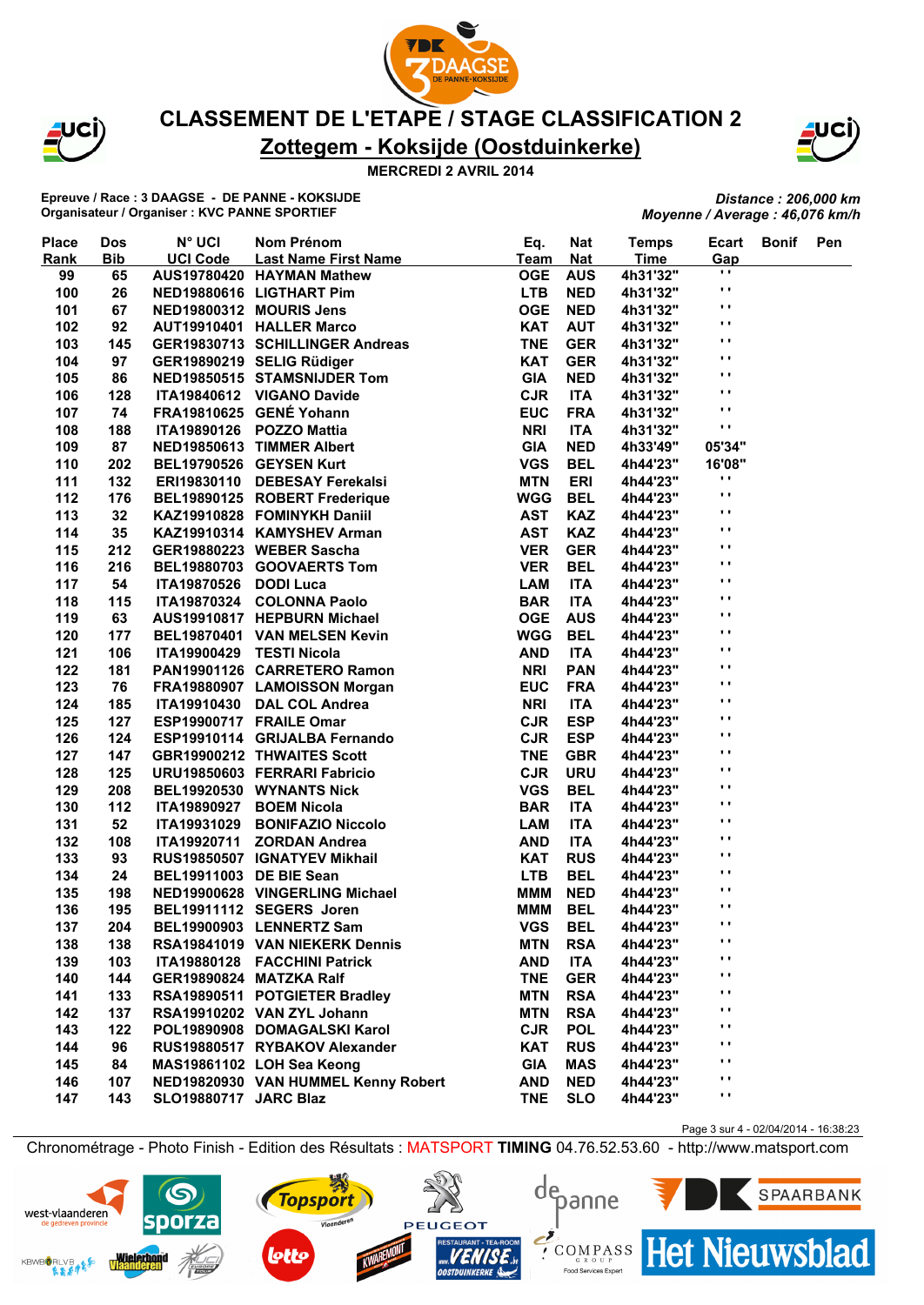





#### **MERCREDI 2 AVRIL 2014**

**Epreuve / Race : 3 DAAGSE - DE PANNE - KOKSIJDE Organisateur / Organiser : KVC PANNE SPORTIEF**

*Distance : 206,000 km Moyenne / Average : 46,076 km/h*

| <b>Place</b> | <b>Dos</b>         | N° UCI             | Nom Prénom                    | Eq.        | Nat        | Temps    | Ecart          | <b>Bonif</b>  | Pen |
|--------------|--------------------|--------------------|-------------------------------|------------|------------|----------|----------------|---------------|-----|
| Rank         | <b>Bib</b>         | <b>UCI Code</b>    | <b>Last Name First Name</b>   | Team       | <b>Nat</b> | Time     | Gap            |               |     |
| 148          | 217                | NED19820417        | <b>MOL Wouter</b>             | <b>VER</b> | <b>NED</b> | 4h44'23" | $\mathbf{r}$ . |               |     |
| 149          | 77                 | FRA19880504        | <b>MARTINEZ Yannick</b>       | <b>EUC</b> | <b>FRA</b> | 4h44'23" | $\mathbf{r}$ . |               |     |
| 150          | 13                 | AUT19880929        | <b>KRIZEK Matthias</b>        | <b>CAN</b> | <b>AUT</b> | 4h44'23" | $\mathbf{r}$ . |               |     |
| 151          | 135                | <b>RSA19900917</b> | <b>SOGENZO Jim</b>            | <b>MTN</b> | <b>RSA</b> | 4h44'23" | $\mathbf{r}$ . |               |     |
| 152          | 213                | <b>ITA19880919</b> | <b>BRAMBILA Giorgio</b>       | <b>VER</b> | <b>ITA</b> | 4h44'23" | $\mathbf{r}$ . |               |     |
| 153          | 83                 | <b>BEL19840402</b> | <b>DE BACKER Bert</b>         | <b>GIA</b> | <b>BEL</b> | 4h44'23" | $\mathbf{r}$ . |               |     |
| 154          | 167                | <b>NED19830727</b> | <b>MAASKANT Martijn</b>       | <b>UHC</b> | <b>NED</b> | 4h44'23" | $\mathbf{r}$ . |               |     |
| 155          | 22                 | <b>BEL19870213</b> | <b>BOECKMANS Kris</b>         | <b>LTB</b> | <b>BEL</b> | 4h44'23" | $\mathbf{r}$ . |               |     |
| 156          | 102                |                    | NED19830513 HOOGERLAND Johnny | <b>AND</b> | <b>NED</b> | 4h44'23" | $\mathbf{r}$ . |               |     |
|              | <b>Abandon</b>     |                    |                               |            |            |          |                |               |     |
|              | 11                 |                    | SVK19900126 SAGAN Peter       | <b>CAN</b> | <b>SVK</b> |          | AB             |               |     |
|              | 33                 | <b>ITA19840801</b> | <b>GAVAZZI Francesco</b>      | <b>AST</b> | <b>ITA</b> |          | AB             |               |     |
|              | 43                 | FRA19820625        | <b>BONNET William</b>         | <b>FDJ</b> | <b>FRA</b> |          | AB             |               |     |
|              | 174                | <b>BEL19870401</b> | <b>BAUGNIES Jérome</b>        | <b>WGG</b> | <b>BEL</b> |          | AB             |               |     |
|              | 192                | <b>BEL19911029</b> | <b>DEVRIENDT Tom</b>          | МММ        | <b>BEL</b> |          | AB             |               |     |
|              | 207                | <b>BEL19900711</b> | <b>VERMOTE Alphonse</b>       | <b>VGS</b> | <b>BEL</b> |          | <b>AB</b>      |               |     |
|              |                    |                    |                               |            |            |          |                | 6 coureur(s). |     |
|              | <b>Non Partant</b> |                    |                               |            |            |          |                |               |     |
|              | 64                 |                    | AUS19891018 HOWARD Leigh      | <b>OGE</b> | <b>AUS</b> |          | <b>NP</b>      |               |     |
|              | 142                | AUS19870927        | <b>DEMPSTER Zakkari</b>       | <b>TNE</b> | <b>AUS</b> |          | <b>NP</b>      |               |     |
|              | 203                | <b>BEL19780411</b> | <b>HULSMANS Kevin</b>         | <b>VGS</b> | <b>BEL</b> |          | <b>NP</b>      |               |     |
|              |                    |                    |                               |            |            |          |                | 3 coureur(s). |     |

Page 4 sur 4 - 02/04/2014 - 16:38:23 Chronométrage - Photo Finish - Edition des Résultats : MATSPORT **TIMING** 04.76.52.53.60 - http://www.matsport.com

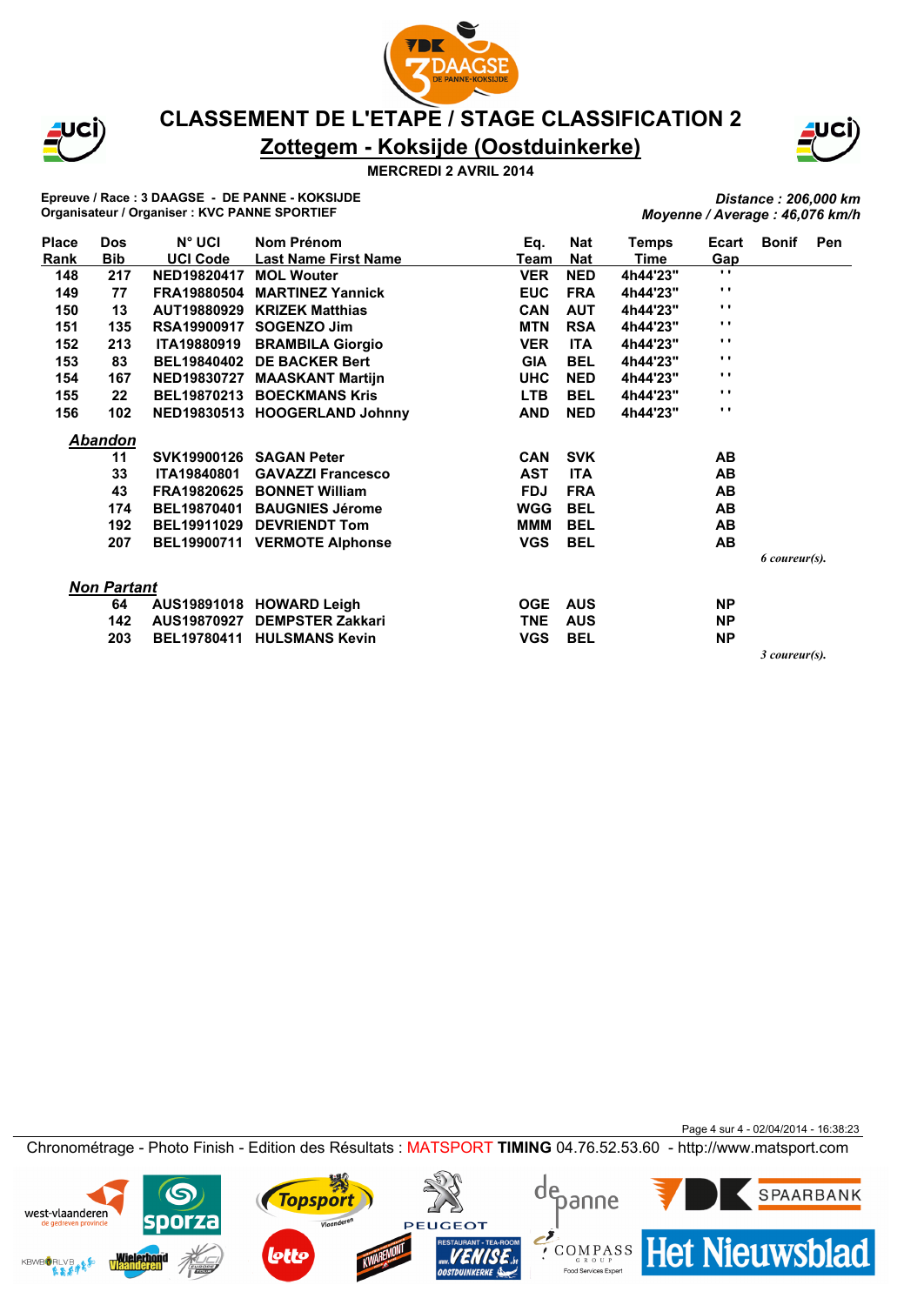

# **Zottegem - Koksijde (Oostduinkerke) 3 DAAGSE - DE PANNE - KOKSIJDE**

**MERCREDI 2 AVRIL 2014**

### **PHOTO FINISH**



Page 1 sur 1 - 02/04/2014 - 16:38:18 Chronométrage - Photo Finish - Edition des Résultats : MATSPORT **TIMING** 04.76.52.53.60 - http://www.matsport.com

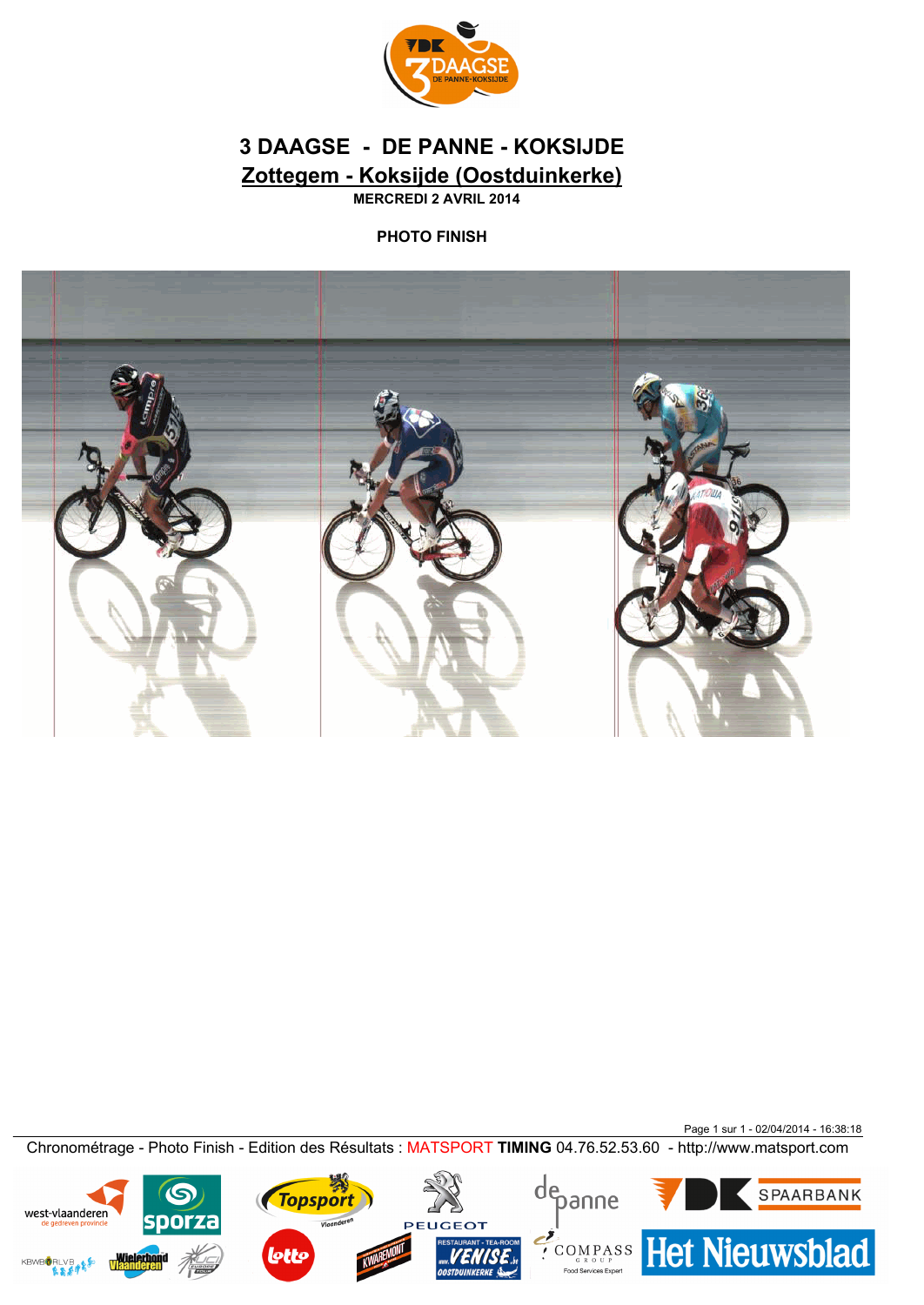

# **ALGEMEEN KLASSEMENT 2**

# **Zottegem - Koksijde (Oostduinkerke)**

**MERCREDI 2 AVRIL 2014**

|    |     | <b>MERCREDI 2 AVRIL 2014</b>       |                |                |                    |                                |           |        |                                    |                |                | Moyenne: 45,399 km/h                  |                            |
|----|-----|------------------------------------|----------------|----------------|--------------------|--------------------------------|-----------|--------|------------------------------------|----------------|----------------|---------------------------------------|----------------------------|
|    |     | PI Dos Nom Prénom                  | Eq.            | Nat            | <b>Temps</b>       | Ecart                          | <b>PI</b> |        | Dos Nom Prénom                     | Eq.            | <b>Nat</b>     | <b>Temps</b>                          | Ecart                      |
| 1  | 5   | <b>STEEGMANS Gert</b>              | OPQ.           | BEL            | 8h57'45"           | 00"                            | 67        | 88     | <b>VEELERS Tom</b>                 | GIA            | <b>NED</b>     | $\cdots$                              |                            |
| 2  | 14  | <b>GATTO Oscar</b>                 | CAN            | ITA            | 8h57'46"           | 01"                            | 68        |        | 123 FERNANDEZ ANDUJAR F CJR        |                | <b>ESP</b>     | $\mathbf{r}$ .                        | $\cdots$                   |
| 3  |     | 157 VAN BILSEN Kenneth             | TSV            | BEL            | 8h57'48"           | 03"                            | 69        |        | 136 THOMSON Jay Robert             | MTN            | <b>RSA</b>     | $\mathbf{r}$ .                        | $\mathbf{r}$ .             |
| 4  | 6   | <b>TERPSTRA Niki</b>               | OPQ            | <b>NED</b>     | 8h57'50"           | 05"                            | 70        | 165    | <b>JONES Christopher</b>           | UHC            | <b>USA</b>     | $\mathbf{r}$ .                        | $\mathbf{r}$ .             |
| 5  |     | <b>187 FINETTO Mauro</b>           | <b>NRI</b>     | <b>ITA</b>     | 8h57'54"           | 09"                            | 71        | 18     | <b>MARANGONI Alan</b>              | CAN            | ITA            | $\bullet$ .                           | $\mathbf{r}$ .             |
| 6  | 75  | <b>JEROME Vincent</b>              | <b>EUC</b>     | <b>FRA</b>     | $\blacksquare$     | $\mathbf{r}$                   | 72        | 105    | <b>RODRIGUEZ Jackson</b>           | AND            | <b>VEN</b>     | $\bullet$ .                           | $\mathbf{r}$ .             |
| 7  | 7   | <b>VAN KEIRSBULCK Guilla OPQ</b>   |                | BEL            | $\mathbf{r}$       | $\mathbf{r}$ ,                 | 73        | 71     | <b>COUSIN Jérôme</b>               | <b>EUC</b>     | FRA            | $\mathbf{r}$ .                        | $\mathbf{r}$ .             |
| 8  | 42  | <b>DEMARE Arnaud</b>               | <b>FDJ</b>     | <b>FRA</b>     | 8h57'59"           | 14"                            | 74        | 72     | <b>DUCHESNE Antoine</b>            | <b>EUC</b>     | CAN            | $\mathbf{r}$ .                        | $\mathbf{r}$ .             |
| 9  | 62  | <b>DURBRIDGE Luke</b>              | <b>OGE AUS</b> |                | 8h58'05"           | 20"                            | 75        | 68     | <b>TUFT Svein</b>                  | <b>OGE CAN</b> |                | $\bullet$ $\bullet$                   | $\mathbf{r}$ .             |
| 10 | 91  | <b>KRISTOFF Alexander</b>          | KAT            | <b>NOR</b>     | 8h58'09"           | 24"                            | 76        | 26     | <b>LIGTHART Pim</b>                | LTB            | <b>NED</b>     | $\bullet$ $\bullet$                   | $\mathbf{r}$ .             |
| 11 |     | <b>151 LAMPAERT Yves</b>           | TSV            | BEL            | 8h58'11"           | 26"                            | 77        | 74     | <b>GENE Yohann</b>                 | <b>EUC</b>     | FRA            | $\mathbf{r}$ .                        | $\mathbf{r}$ .             |
| 12 | 8   | <b>VERMOTE Julien</b>              | OPQ.           | BEL            | 8h58'12"           | 27"                            | 78        | 92     | <b>HALLER Marco</b>                | KAT AUT        |                | $\bullet$ .                           | $\mathbf{r}$ .             |
| 13 | 81  | <b>KITTEL Marcel</b>               | GIA            | <b>GER</b>     | 8h58'13"           | 28"<br>$\mathbf{r}$            | 79        | 97     | <b>SELIG Rüdiger</b>               |                | <b>KAT GER</b> | $\mathbf{r}$ .                        | $\mathbf{r}$ .             |
| 14 | 182 | <b>COLLI Daniele</b>               | <b>NRI</b>     | ITA            | $\cdot$            |                                | 80        | 15     | <b>KING Edward</b>                 | CAN            | USA            | 9h02'11"                              | 04'26"                     |
| 15 | 36  | <b>TLEUBAYEV Ruslan</b>            | AST            | KAZ            | $\mathbf{r}$<br>Ω. | $\mathbf{r}$ ,<br>$\mathbf{r}$ | 81        | 38     | <b>MURAVYEV Dmitriy</b>            | AST            | KAZ            | $\blacksquare$<br>$\bullet$ $\bullet$ | $\cdots$<br>$\blacksquare$ |
| 16 | 161 | <b>BAZZANA Alessandro</b>          | инс            | ITA            |                    | $\mathbf{r}$                   | 82        | 65     | <b>HAYMAN Mathew</b>               | <b>OGE</b>     | AUS            |                                       |                            |
| 17 | 53  | <b>CIMOLAI Davide</b>              | LAM            | ITA            | $\cdot$            |                                | 83        | 67     | <b>MOURIS Jens</b>                 | <b>OGE</b>     | <b>NED</b>     | 9h03'06"                              | 05'21"                     |
| 18 | 178 | VAN LANDSCHOOT Jame WGG            |                | <b>BEL</b>     | $\cdot$<br>$\cdot$ | $\mathbf{r}$<br>$\mathbf{r}$   | 84        | 87     | <b>TIMMER Albert</b>               | GIA            | <b>NED</b>     | 9h03'47"                              | 06'02"                     |
| 19 | 95  | <b>PORSEV Alexander</b>            | KAT            | <b>RUS</b>     | $\cdot$            | $\mathbf{r}$                   | 85        | 154    | <b>THEUNS Edward</b>               | TSV            | BEL            | 9h04'49"                              | 07'04"                     |
| 20 |     | 206 RUIJGH Rob                     | VGS            | <b>NED</b>     | $\mathbf{r}$       | $\mathbf{r}$ .                 | 86        | 175    | <b>NAPOLITANO Danilo</b>           | WGG            | ITA            | 9h05'20"                              | 07'35"                     |
| 21 | 104 | <b>PARRINELLO Antonino</b>         | AND            | ITA            | $\mathbf{r}$ .     | $\mathbf{r}$                   | 87        |        | <b>164 SUMMERHILL Daniel</b>       | <b>UHC</b>     | USA            | 9h05'25"                              | 07'40"<br>$\cdots$         |
| 22 | 58  | <b>RICHEZE Maximiliano</b>         | LAM            | ARG            | $\mathbf{r}$       | $\mathbf{r}$                   | 88        | 118    | <b>RUFFONI Nicola</b>              | BAR            | <b>ITA</b>     |                                       |                            |
| 23 |     | 113 CANOLA Marco                   | BAR            | ITA            |                    |                                | 89        | 56     | <b>PALINI Andrea</b>               | LAM            | <b>ITA</b>     | 9h06'29"                              | 08'44"                     |
| 24 | 23  | <b>BREEN Vegard</b>                | <b>LTB</b>     | <b>NOR</b>     | $\cdot$            | $\mathbf{r}$                   | 90        |        | 186 DE PATRE Roberto               | <b>NRI</b>     | ITA            | 9h06'38"                              | 08'53"                     |
| 25 | 155 | <b>WALLAYS Jelle</b>               | TSV            | BEL            | $\mathbf{r}$       | $\mathbf{r}$                   | 91        |        | 116 FORTIN Filippo                 | BAR            | ITA            |                                       | $\cdots$                   |
| 26 | 47  | <b>LADAGNOUS Matthieu</b>          | <b>FDJ</b>     | <b>FRA</b>     | $\mathbf{r}$       | $\mathbf{r}$                   | 92        | 211    | <b>ROSSELER Sébastien</b>          | VER            | <b>BEL</b>     | 9h08'15"                              | 10'30"                     |
| 27 | 51  | <b>MODOLO Sacha</b>                | LAM            | ITA            | 8h58'16"           | 31"                            | 93        |        | <b>162 FORSTER Robert</b>          | <b>UHC</b>     | <b>GER</b>     | 9h08'37"                              | 10'52"                     |
| 28 | 2   | <b>FENN Andrew</b>                 | OPQ.           | <b>GBR</b>     | 8h58'18"           | 33"                            | 94        |        | 163 HANSON Ken                     | <b>UHC</b>     | USA            | $\blacksquare$                        | $\cdots$                   |
| 29 | 98  | <b>PAOLINI Luca</b>                | KAT            | ITA            | 8h59'43"           | 01'58"                         | 95        | 66     | <b>KRUOPIS Aidis</b>               | <b>OGE</b>     | LTU            | $\mathbf{r}$ .                        | $\mathbf{r}$ .             |
| 30 | 45  | <b>DELAGE Mickaël</b>              | <b>FDJ</b>     | <b>FRA</b>     | 9h00'28"           | 02'43"                         | 96        | 193    | <b>JUODVALKIS Egidijus</b>         | МММ            | LTU            | $\mathbf{r}$ .                        | $\blacksquare$             |
| 31 | 201 | <b>CORDEEL Sander</b>              | VGS            | BEL            | 9h01'11"           | 03'26"                         | 97        | 158    | <b>VANSPEYBROUCK Pieter TSV</b>    |                | BEL            | $\mathbf{r}$ .                        | $\mathbf{r}$ .             |
| 32 |     | 172 DE VREESE Laurens              | WGG            | BEL            | .,                 | $\mathbf{r}$                   | 98        | 46     | <b>FISCHER Murillo Antonio FDJ</b> |                | <b>BRA</b>     | $\mathbf{r}$ .                        | $\mathbf{r}$ .             |
| 33 |     | 153 STEELS Stijn                   | TSV            | BEL            | 9h01'24"           | 03'39"                         | 99        | 121    | <b>ARAMENDIA LORENTE J: CJR</b>    |                | <b>ESP</b>     | $\bullet$ $\bullet$                   | $\mathbf{r}$ .             |
| 34 | 12  | <b>BODNAR Maciej</b>               | CAN            | <b>POL</b>     | 9h01'29"           | 03'44"                         | 100       |        | 166 KEOUGH Luke                    | <b>UHC</b>     | USA            | 9h10'03"                              | 12'18"                     |
| 35 | 25  | <b>DEHAES Kenny</b>                | <b>LTB</b>     | BEL            | 9h01'30"           | 03'45"                         | 101       | 171    | DE TROYER Tim                      | WGG BEL        |                | $\cdots$                              | $\cdots$                   |
| 36 | 218 | <b>STALLAERT Joeri</b>             | <b>VER</b>     | <b>BEL</b>     | $\cdot$            | $\mathbf{r}$                   | 102       | 86     | <b>STAMSNIJDER Tom</b>             | GIA            | <b>NED</b>     | $\bullet$ .                           | $\blacksquare$             |
| 37 |     | <b>156 VAN STAEYEN Michael</b>     | TSV            | <b>BEL</b>     | $\mathbf{r}$       | $\mathbf{r}$ ,                 | 103       |        | 205 PEETERS Kevin                  | VGS            | <b>BEL</b>     | 9h10'04"                              | 12'19"                     |
| 38 |     | 184 ANDRIATO Rafael                | NRI            | <b>BRA</b>     | $\mathbf{r}$       | $\mathbf{r}$                   | 104       |        | <b>197 VERMEULEN Emiel</b>         | МММ            | <b>BEL</b>     | 9h11'47"                              | 14'02"                     |
| 39 |     | 196 STEVENS Timothy                | МММ            | BEL            | $\mathbf{r}$ .     | $\mathbf{r}$ .                 | 105       |        | 215 GARDEYN Gorik                  | <b>VER</b>     | BEL            | $\blacksquare$                        | $\blacksquare$             |
| 40 |     | <b>134 REGUIGUI Youcef</b>         | MTN            | <b>ALG</b>     | $\mathbf{r}$ .     | $\mathbf{r}$ .                 | 106       | 41     | <b>MANGEL Laurent</b>              | <b>FDJ</b>     | <b>FRA</b>     | $\mathbf{r}$ .                        | $\mathbf{r}$ .             |
| 41 | 126 | <b>MAS BONET Luis Guillerr CJR</b> |                | <b>ESP</b>     | $\mathbf{r}$       | $\mathbf{r}$ .                 |           |        | 107 183 CHICCHI Francesco          | <b>NRI</b>     | ITA            | $\bullet$ $\bullet$                   | $\mathbf{r}$ .             |
| 42 | 94  | <b>KUZNETSOV Viacheslav</b>        | KAT            | <b>RUS</b>     | $\mathbf{r}$       | $\mathbf{r}$                   | 108       |        | 188 POZZO Mattia                   | <b>NRI</b>     | <b>ITA</b>     | $\mathbf{r}$ .                        | $\mathbf{r}$ .             |
| 43 |     | 114 COLEDAN Marco                  | BAR            | ITA            | $\mathbf{r}$       | $\mathbf{r}$ ,                 | 109       |        | <b>145 SCHILLINGER Andreas</b>     | TNE            | <b>GER</b>     | $\mathbf{r}$ .                        | $\blacksquare$             |
| 44 | 141 | <b>BARTA Jan</b>                   | <b>TNE</b>     | <b>CZE</b>     | $\mathbf{r}$       | $\mathbf{r}$ ,                 | 110       |        | 176 ROBERT Frederique              | WGG            | BEL            | 9h14'21"                              | 16'36"                     |
| 45 | 16  | <b>KOREN Kristijan</b>             | CAN            | <b>SLO</b>     | $\mathbf{r}$       | $\mathbf{r}$ .                 | 111       |        | 107 VAN HUMMEL Kenny Rot AND       |                | <b>NED</b>     | $\blacksquare$                        | $\cdots$                   |
| 46 | 101 | <b>BANDIERA Marco</b>              | AND            | <b>ITA</b>     | Ω.                 | $\mathbf{r}$ .                 | 112       |        | <b>147 THWAITES Scott</b>          | TNE            | <b>GBR</b>     | $\mathbf{r}$ .                        | $\mathbf{r}$ .             |
| 47 | 37  | <b>IGLINSKIY Valentin</b>          | AST            | KAZ            | $\mathbf{r}$ .     | $\mathbf{r}$ .                 | 113       |        | 63 HEPBURN Michael                 | <b>OGE AUS</b> |                | $\bullet$ $\bullet$                   | $\mathbf{r}$ .             |
| 48 | 4   | <b>RENSHAW Mark</b>                | OPQ AUS        |                | $\mathbf{r}$ .     | $\mathbf{r}$ .                 |           |        | 114 127 FRAILE Omar                | CJR ESP        |                | $\bullet$ $\bullet$                   | $\mathbf{r}$ .             |
| 49 |     | 34 GRUZDEV Dmitriy                 | AST KAZ        |                | $\cdot$            | $\mathbf{r}$                   |           |        | 115 124 GRIJALBA Fernando          | <b>CJR ESP</b> |                | $\bullet$ .                           | $\blacksquare$             |
| 50 |     | 191 DE MAN Jaap                    | MMM NED        |                | $\mathbf{r}$       | $\mathbf{r}$ ,                 | 116       |        | 32 FOMINYKH Daniil                 | AST KAZ        |                | $\mathbf{r}$ .                        | $\blacksquare$             |
| 51 |     | 48 LE BON Johan                    | FDJ FRA        |                | $\mathbf{r}$       | $\mathbf{r}$ ,                 |           |        | 117 125 FERRARI Fabricio           | <b>CJR URU</b> |                | $\bullet$ .                           | $\blacksquare$             |
| 52 |     | 111 COLBRELLI Sonny                | BAR            | ITA            | $\mathbf{r}$       | $\mathbf{r}$                   | 118       |        | 35 KAMYSHEV Arman                  | AST KAZ        |                | $\mathbf{r}$ .                        | $\mathbf{r}$ .             |
| 53 | 31  | <b>GUARDINI Andrea</b>             | AST            | - ITA          | $\cdot$            | $\mathbf{r}$                   |           |        | 119 13 KRIZEK Matthias             | <b>CAN AUT</b> |                | $\mathbf{r}$ .                        | $\mathbf{r}$ .             |
| 54 |     | 168 MURPHY John                    | UHC.           | USA            | $\cdot$            | $\mathbf{r}$                   |           |        | 120 102 HOOGERLAND Johnny          | AND NED        |                | $\bullet$ .                           | $\mathbf{r}$ .             |
| 55 |     | 85 LUDVIGSSON Tobias               |                | <b>GIA SWE</b> | $\mathbf{r}$       | $\mathbf{r}$                   |           |        | 121 115 COLONNA Paolo              | <b>BAR ITA</b> |                | $\bullet$ .                           | $\blacksquare$             |
| 56 |     | 152 SALOMEIN Jarl                  | TSV            | BEL            | $\cdot$            | $\mathbf{r}$                   |           |        | 122 103 FACCHINI Patrick           | AND            | ITA            | $\bullet$ .                           | $\blacksquare$             |
| 57 |     | 131 REIMER Martin                  |                | <b>MTN GER</b> | $\mathbf{r}$       | $\mathbf{r}$                   |           |        | 123 144 MATZKA Ralf                |                | TNE GER        | $\bullet$ .                           | $\blacksquare$             |
| 58 | 44  | <b>BOUCHER David</b>               | FDJ            | FRA            | $\mathbf{r}$       | $\mathbf{r}$                   |           |        | 124 138 VAN NIEKERK Dennis         | MTN RSA        |                | $\bullet$ .                           | $\mathbf{r}$ .             |
| 59 |     | 128 VIGANO Davide                  | CJR ITA        |                | $\mathbf{r}$       | $\mathbf{r}$                   |           | 125 77 | <b>MARTINEZ Yannick</b>            | EUC FRA        |                | $\mathbf{r}$ .                        | $\blacksquare$             |
| 60 |     | 82 AHLSTRAND Jonas                 |                | <b>GIA SWE</b> | $\mathbf{r}$       | $\mathbf{r}$                   | 126       |        | 83 DE BACKER Bert                  | <b>GIA</b>     | BEL            | $\bullet$                             | $\blacksquare$             |
| 61 | 17  | <b>SABATINI Fabio</b>              | CAN ITA        |                | $\mathbf{r}$       | $\mathbf{r}$                   |           |        | 127 108 ZORDAN Andrea              | AND            | ITA            | 9h14'34"                              | 16'49"                     |
| 62 |     | 194 POT Sebastiaan                 | MMM NED        |                | $\cdot$            | $\mathbf{r}$                   |           |        | 128 106 TESTI Nicola               | AND            | ITA            | 9h15'51"                              | 18'06"                     |
| 63 | 3   | <b>VELITS Martin</b>               |                | OPQ SVK        | $\mathbf{r}$       | $\mathbf{r}$                   |           |        | 129 217 MOL Wouter                 | <b>VER NED</b> |                | $\cdot$                               | $\cdot$ .                  |
| 64 |     | 173 GHYSELINCK Jan                 | <b>WGG BEL</b> |                | $\mathbf{r}$       | $\mathbf{r}$                   |           |        | 130 204 LENNERTZ Sam               | VGS BEL        |                | 9h15'57"                              | 18'12"                     |
| 65 | 55  | <b>FAVILLI Elia</b>                | LAM ITA        |                | $\blacksquare$     | $\mathbf{r}$                   | 131       |        | 96 RYBAKOV Alexander               | <b>KAT RUS</b> |                | 9h18'16"                              | 20'31"                     |
| 66 | 27  | <b>VAN GENECHTEN Jonas LTB</b>     |                | BEL            | $\cdot$            | $\mathbf{r}$ ,                 |           |        | 132 167 MAASKANT Martijn           | UHC NED        |                | $\mathbf{r}$ .                        | $\bullet$                  |
|    |     |                                    |                |                |                    |                                |           |        |                                    |                |                | Page 1 sur 2 - 02/04/2014 - 16:38:37  |                            |

Chronométrage - Photo Finish - Edition des Résultats : MATSPORT **TIMING** 04.76.52.53.60 - http://www.matsport.com



*Distance : 407,000 km Temps du Premier : 8h57'45"*

15 west-vlaanderen DOI 2 **KBWBORLVB.A** Wielerho



**PEUGEOT** 

**EQALPASS** Het Nieuwsblad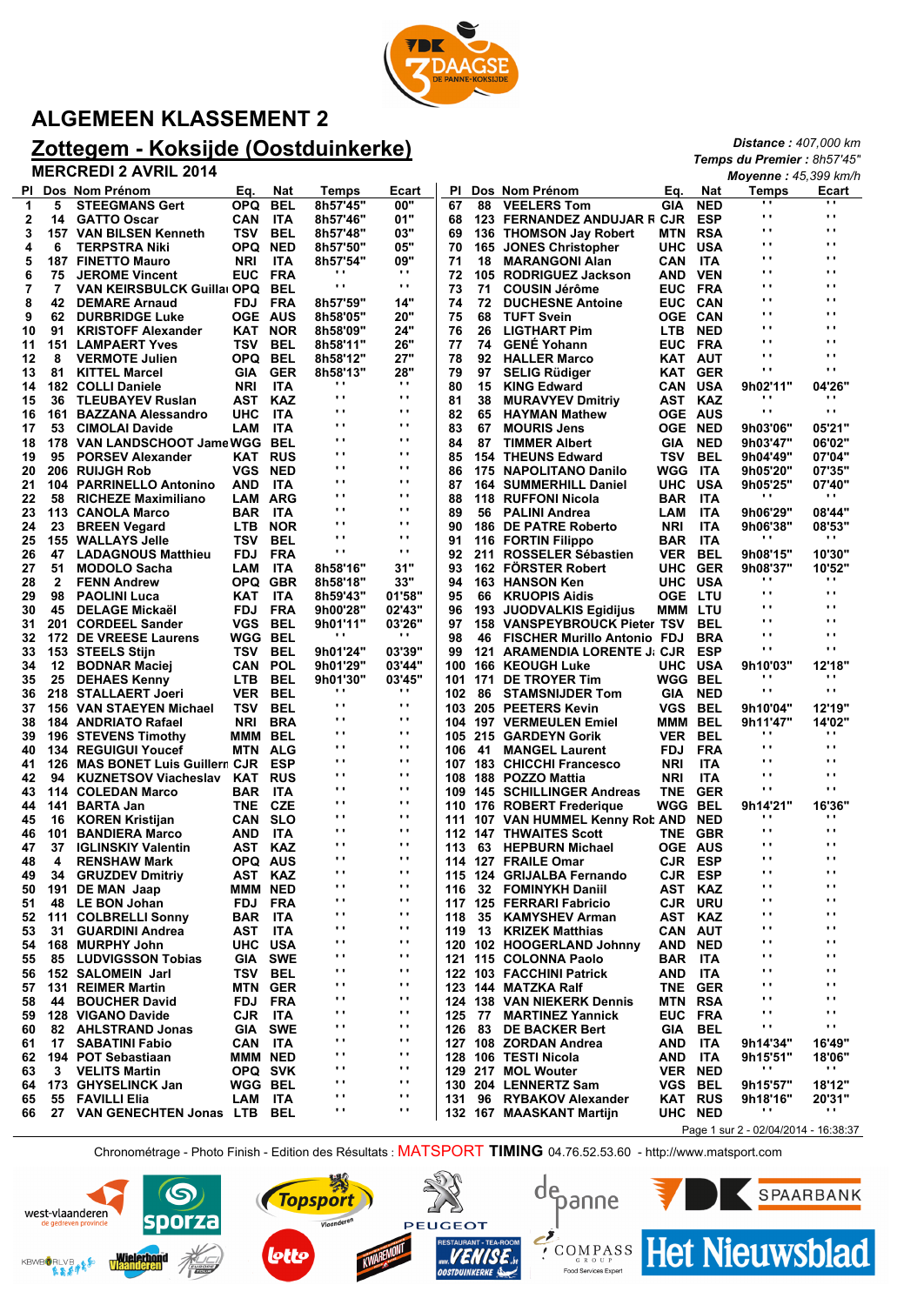

# **ALGEMEEN KLASSEMENT 2**

## **Zottegem - Koksijde (Oostduinkerke)**

**MERCREDI 2 AVRIL 2014**

|           | <b>MERCREDI 2 AVRIL 2014</b>    |                |            |              |              |     |                |     |     | <b>Moyenne: 45,399 km/h</b> |       |
|-----------|---------------------------------|----------------|------------|--------------|--------------|-----|----------------|-----|-----|-----------------------------|-------|
|           | PI Dos Nom Prénom               | Eq.            | Nat        | Temps        | Ecart        | PI. | Dos Nom Prénom | Eq. | Nat | Temps                       | Ecart |
| 133       | 202 GEYSEN Kurt                 | VGS            | <b>BEL</b> | 9h21'28"     | 23'43"       |     |                |     |     |                             |       |
| 134       | <b>LAMOISSON Morgan</b><br>76   | <b>EUC</b>     | FRA        | . .          | . .          |     |                |     |     |                             |       |
| 135       | 195 SEGERS Joren                | MMM BEL        |            | $\mathbf{r}$ | $\mathbf{r}$ |     |                |     |     |                             |       |
| 136       | <b>BONIFAZIO Niccolo</b><br>52  | <b>LAM</b>     | <b>ITA</b> | . .          | . .          |     |                |     |     |                             |       |
| 137       | 198 VINGERLING Michael          | <b>MMM NED</b> |            | $\mathbf{r}$ | . .          |     |                |     |     |                             |       |
| 138       | 137 VAN ZYL Johann              | MTN            | <b>RSA</b> | $\cdot$ .    | $\mathbf{r}$ |     |                |     |     |                             |       |
| 139       | 122 DOMAGALSKI Karol            | CJR            | POL        | $\cdots$     | $\cdots$     |     |                |     |     |                             |       |
| 140       | 84<br><b>LOH Sea Keong</b>      | <b>GIA</b>     | <b>MAS</b> | $\mathbf{r}$ | . .          |     |                |     |     |                             |       |
| 141       | 135 SOGENZO Jim                 | MTN            | <b>RSA</b> | . .          | $\cdots$     |     |                |     |     |                             |       |
| 142       | <b>DODI Luca</b><br>54          | LAM            | <b>ITA</b> | 9h22'54"     | 25'09"       |     |                |     |     |                             |       |
| 143       | <b>VAN MELSEN Kevin</b><br>177  | <b>WGG BEL</b> |            | . .          | $\cdots$     |     |                |     |     |                             |       |
|           | 144 213 BRAMBILA Giorgio        | <b>VER</b>     | <b>ITA</b> | . .          | $\mathbf{H}$ |     |                |     |     |                             |       |
| 145       | 22<br><b>BOECKMANS Kris</b>     | LTB.           | <b>BEL</b> | 9h22'57"     | 25'12"       |     |                |     |     |                             |       |
| 146       | <b>CARRETERO Ramon</b><br>181   | <b>NRI</b>     | <b>PAN</b> | 9h24'36"     | 26'51"       |     |                |     |     |                             |       |
| 147       | 185<br><b>DAL COL Andrea</b>    | <b>NRI</b>     | <b>ITA</b> | . .          | . .          |     |                |     |     |                             |       |
| 148       | <b>208 WYNANTS Nick</b>         | <b>VGS</b>     | <b>BEL</b> | . .          | . .          |     |                |     |     |                             |       |
| 149<br>93 | <b>IGNATYEV Mikhail</b>         | KAT            | <b>RUS</b> | $\mathbf{r}$ | $\mathbf{r}$ |     |                |     |     |                             |       |
| 150       | 132<br><b>DEBESAY Ferekalsi</b> | MTN            | ERI        | 9h24'38"     | 26'53"       |     |                |     |     |                             |       |
|           | 151 216 GOOVAERTS Tom           | <b>VER</b>     | <b>BEL</b> | . .          | . .          |     |                |     |     |                             |       |
|           | 152 212 WEBER Sascha            | <b>VER</b>     | <b>GER</b> | $\mathbf{r}$ | $\mathbf{r}$ |     |                |     |     |                             |       |
|           | 153 112 BOEM Nicola             | <b>BAR</b>     | ITA        | . .          | . .          |     |                |     |     |                             |       |
| 154       | 24<br>DE BIE Sean               | <b>LTB</b>     | <b>BEL</b> | . .          | $\cdots$     |     |                |     |     |                             |       |
|           | 155 133 POTGIETER Bradley       | MTN            | <b>RSA</b> | $\mathbf{r}$ | $\mathbf{r}$ |     |                |     |     |                             |       |
|           | 156 143 JARC Blaz               | TNE            | <b>SLO</b> | . .          | $\cdots$     |     |                |     |     |                             |       |

Page 2 sur 2 - 02/04/2014 - 16:38:37

*Distance : 407,000 km Temps du Premier : 8h57'45"*

Chronométrage - Photo Finish - Edition des Résultats : MATSPORT **TIMING** 04.76.52.53.60 - http://www.matsport.com

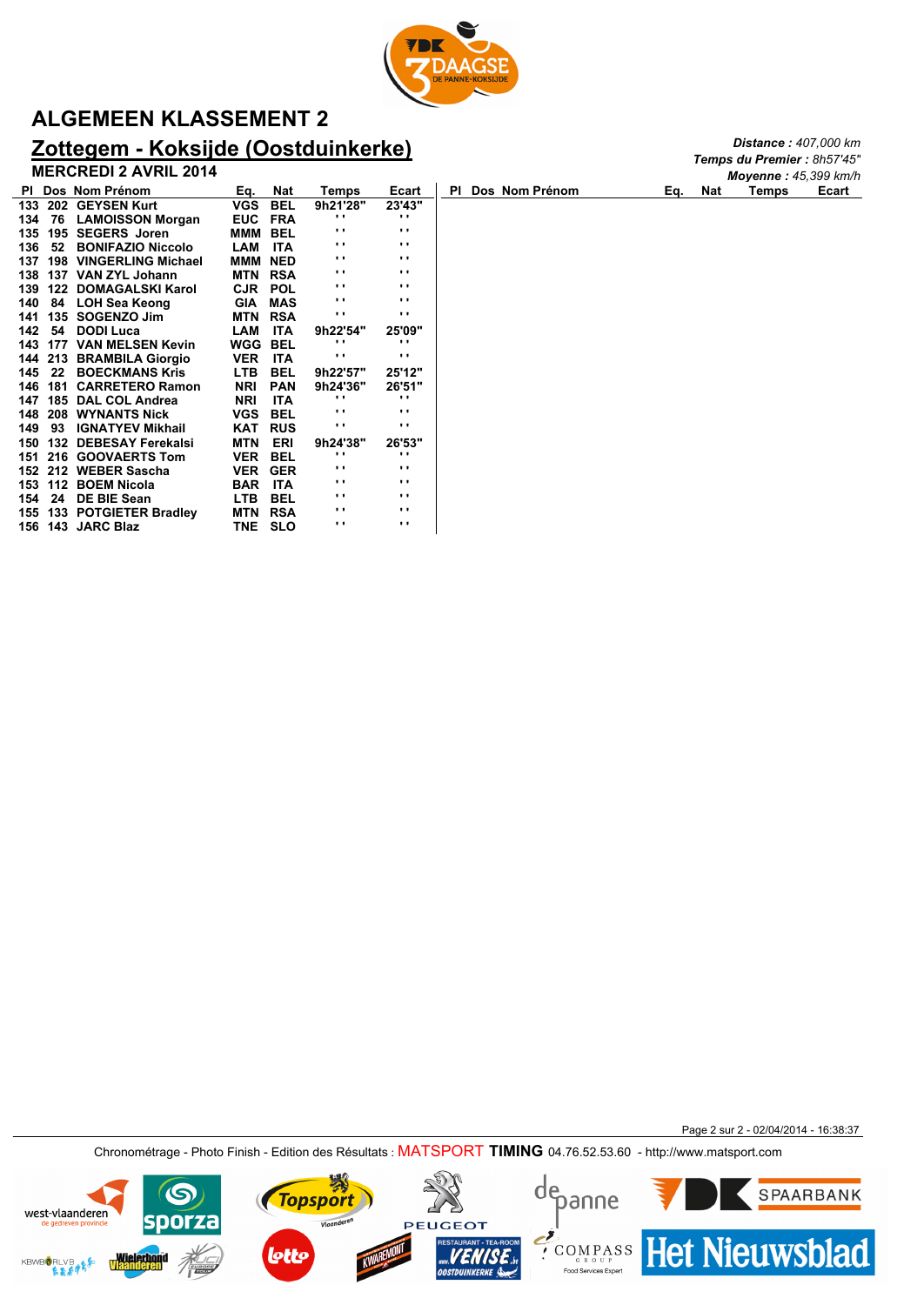

 $\overline{\phantom{a}}$ 

**Classement Général**

## **PLOEGEN KLASSEMENT 2 Zottegem - Koksijde (Oostduinkerke)**

#### **MERCREDI 2 AVRIL 2014**

**Classement de l'Etape**

|                         | Distance: 206,000 km                                      | Distance totale: 407,000 km |                |                         |                                        |              |                      |  |
|-------------------------|-----------------------------------------------------------|-----------------------------|----------------|-------------------------|----------------------------------------|--------------|----------------------|--|
|                         | PI Equipe                                                 | <b>Temps</b>                | Ecart          |                         | PI Equipe                              | <b>Temps</b> | Ecart                |  |
| $\mathbf{1}$            | Lampre-Merida<br>51 / 58 / 53                             | 13h24'45"                   | 00"            | 1                       | <b>Omega Pharma-QuickStep</b>          | 26h53'45"    | 00"                  |  |
| $\mathbf{2}$            | <b>Topsport Vlaanderen-Baloise</b><br>157 / 151 / 155     | 13h24'45"                   | $\mathbf{r}$ . | $\overline{2}$          | <b>Topsport Vlaanderen-Baloise</b>     | 26h54'20"    | 35"                  |  |
| 3                       | <b>Omega Pharma-QuickStep</b><br>5/6/8                    | 13h24'45"                   | $\mathbf{r}$   | $\mathbf{3}$            | Lampre-Merida                          | 26h54'39"    | 54"                  |  |
| 4                       | FDJ.fr<br>42 / 47 / 45                                    | 13h25'08"                   | 23"            | $\overline{\mathbf{4}}$ | FDJ.fr                                 | 26h54'54"    | 01'09"               |  |
| 5                       | Katusha Team<br>91/95/98                                  | 13h26'02"                   | 01'17"         | 5                       | <b>Katusha Team</b>                    | 26h55'56"    | 02'11"               |  |
| 6                       | Neri Sottoli<br>182 / 187 / 186                           | 13h28'02"                   | 03'17"         | 6                       | <b>Wanty-Groupe Gobert</b>             | 26h57'18"    | 03'33"               |  |
| $\overline{\mathbf{r}}$ | <b>Wanty-Groupe Gobert</b><br>175 / 178 / 172             | 13h28'02"                   | $\mathbf{r}$ . | $\overline{7}$          | Neri Sottoli                           | 26h57'37"    | 03'52"               |  |
| 8                       | Unitedhealthcare Presented By Maxxis<br>161 / 162 / 168   | 13h31'19"                   | 06'34"         | 8                       | Cannondale                             | 27h00'35"    | 06'50"               |  |
| 9                       | <b>Astana Pro Team</b><br>36 / 37 / 34                    | 13h31'19"                   | $\mathbf{r}$ . | 9                       | Vastgoedservice - Golden Palace Contin | 27h00'54"    | 07'09"               |  |
| 10                      | <b>Lotto-Belisol Team</b><br>23 / 25 / 27                 | 13h31'19"                   | $\mathbf{r}$ . | 10                      | <b>Team Europcar</b>                   | 27h00'54"    | $\mathbf{r}$ .       |  |
| 11                      | <b>Bardiani CSF</b><br>113 / 116 / 111                    | 13h31'19"                   | $\blacksquare$ | 11                      | <b>Orica GreenEDGE</b>                 | 27h01'05"    | 07'20"               |  |
| 12 <sup>12</sup>        | Vastgoedservice - Golden Palace Contir<br>206 / 205 / 201 | 13h31'19"                   | $\mathbf{r}$   | 12                      | Unitedhealthcare Presented By Maxxis   | 27h01'13"    | 07'28"               |  |
| 13                      | Cannondale<br>14/17/12                                    | 13h31'19"                   | $\blacksquare$ | 13                      | <b>Astana Pro Team</b>                 | 27h01'13"    | $\ddot{\phantom{0}}$ |  |
| 14                      | <b>Team Giant-Shimano</b><br>81 / 85 / 82                 | 13h31'19"                   | $\cdot$ .      | 14                      | <b>Lotto-Belisol Team</b>              | 27h01'13"    | $\ddot{\phantom{1}}$ |  |
| 15                      | Androni Giocattoli - Venezuela<br>104 / 101 / 105         | 13h31'19"                   | $\mathbf{r}$   | 15                      | <b>Bardiani CSF</b>                    | 27h01'13"    | $\ddot{\phantom{1}}$ |  |
| 16                      | <b>Orica GreenEDGE</b><br>62/66/68                        | 13h31'19"                   | $\mathbf{r}$   | 16                      | <b>Team Giant-Shimano</b>              | 27h01'13"    | $\ddot{\phantom{1}}$ |  |
| 17                      | <b>Team Europcar</b><br>75/72/71                          | 13h31'19"                   | $\mathbf{r}$ . | 17                      | Androni Giocattoli - Venezuela         | 27h01'13"    | $\ddot{\phantom{0}}$ |  |
| 18                      | Veranclassic - Doltcini<br>211 / 218 / 215                | 13h32'48"                   | 08'03"         | 18                      | Caja Rural - Seguros RGA               | 27h04'30"    | 10'45"               |  |
| 19                      | Team 3M<br>196 / 197 / 194                                | 13h34'36"                   | 09'51"         | 19                      | <b>MTN - Qhubeka</b>                   | 27h04'30"    | $\ddot{\phantom{0}}$ |  |
| 20                      | <b>MTN - Qhubeka</b><br>134 / 136 / 131                   | 13h34'36"                   | $\cdot$ .      | 20                      | Team 3M                                | 27h04'30"    | $\ddot{\phantom{1}}$ |  |
| 21                      | Caja Rural - Seguros RGA<br>126 / 123 / 121               | 13h34'36"                   | $\mathbf{r}$ . | 21                      | Veranclassic - Doltcini                | 27h12'45"    | 19'00"               |  |
| 22                      | <b>Team NetApp-Endura</b><br>141 / 145 / 147              | 13h47'27"                   | 22'42"         | 22                      | <b>Team NetApp-Endura</b>              | 27h17'21"    | 23'36"               |  |

Page 1 sur 1 - 02/04/2014 - 16:39:43

**ECOMPASS** Het Nieuwsblad

Food Servi

SPAARBANK

Chronométrage - Photo Finish - Edition des Résultats : MATSPORT **TIMING** 04.76.52.53.60 - http://www.matsport.com

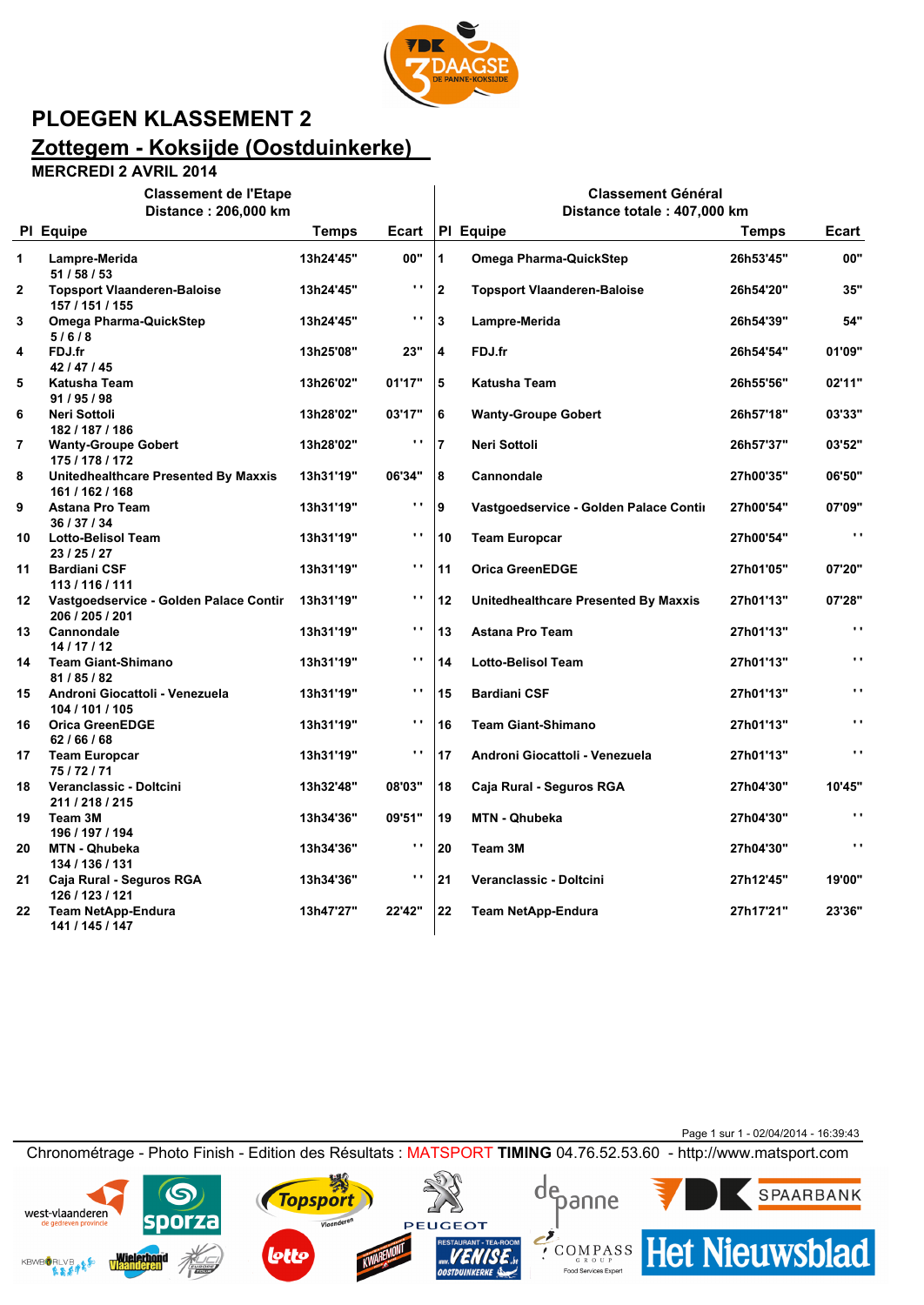

## **BERG KLASSEMENT 2 Zottegem - Koksijde (Oostduinkerke)**

#### **MERCREDI 2 AVRIL 2014**

|           |     | <b>Classement de l'Etape</b> |            |                   |   |    |     | <b>Classement Général</b>       |            |                      |    |
|-----------|-----|------------------------------|------------|-------------------|---|----|-----|---------------------------------|------------|----------------------|----|
| <b>PI</b> |     | Dos Nom Prénom               |            | Nat Equipe Points |   | ΡI |     | Dos Nom Prénom                  | Nat        | <b>Equipe Points</b> |    |
|           |     | Monteberg - km 108           |            |                   |   |    | 171 | DE TROYER Tim                   | <b>BEL</b> | <b>WGG</b>           | 39 |
|           |     | 104 PARRINELLO Antonino      |            | ITA AND           | 5 | 2  |     | 136 THOMSON Jay Robert          | <b>RSA</b> | <b>MTN</b>           | 31 |
| 2         |     | 113 CANOLA Marco             | ITA        | <b>BAR</b>        | 3 | 3  | 153 | <b>STEELS Stijn</b>             | <b>BEL</b> | <b>TSV</b>           | 22 |
| 3         | 161 | <b>BAZZANA Alessandro</b>    | ITA        | <b>UHC</b>        |   | 4  |     | 113 CANOLA Marco                | <b>ITA</b> | <b>BAR</b>           | 16 |
|           |     |                              |            |                   |   | 5  | 178 | <b>VAN LANDSCHOOT James</b>     | <b>BEL</b> | <b>WGG</b>           | 7  |
|           |     | Kemmelberg - km 110          |            |                   |   | 6  | 187 | <b>FINETTO Mauro</b>            | <b>ITA</b> | <b>NRI</b>           | 6  |
|           |     | 113 CANOLA Marco             |            | <b>ITA BAR</b>    | 5 |    | 6   | <b>TERPSTRA Niki</b>            | <b>NED</b> | <b>OPQ</b>           | 5  |
| 2         |     | 155 WALLAYS Jelle            | <b>BEL</b> | TSV               |   | 8  | 104 | <b>PARRINELLO Antonino</b>      | <b>ITA</b> | <b>AND</b>           | 5  |
| 3         |     | 178 VAN LANDSCHOOT James     |            | <b>BEL WGG</b>    |   | 9  | 75  | <b>JEROME Vincent</b>           | <b>FRA</b> | <b>EUC</b>           | 5  |
|           |     |                              |            |                   |   | 10 | 155 | <b>WALLAYS Jelle</b>            | <b>BEL</b> | <b>TSV</b>           | 4  |
|           |     | Rodeberg - km 115.3          |            |                   |   | 11 | 157 | <b>VAN BILSEN Kenneth</b>       | <b>BEL</b> | <b>TSV</b>           | 3  |
|           |     | 178 VAN LANDSCHOOT James     |            | <b>BEL WGG</b>    | 5 | 12 | 182 | <b>COLLI Daniele</b>            | <b>ITA</b> | <b>NRI</b>           | 3  |
| 2         |     | 113 CANOLA Marco             | ITA        | <b>BAR</b>        | 3 | 13 |     | <b>VAN KEIRSBULCK Guillaume</b> | <b>BEL</b> | <b>OPQ</b>           | 1  |
| 3         |     | <b>155 WALLAYS Jelle</b>     |            | <b>BEL TSV</b>    |   | 14 | 161 | <b>BAZZANA Alessandro</b>       | <b>ITA</b> | <b>UHC</b>           |    |
|           |     |                              |            |                   |   | 15 | 201 | <b>CORDEEL Sander</b>           | <b>BEL</b> | <b>VGS</b>           |    |
|           |     | Vidaigneberg - km 116.4      |            |                   |   | 16 | 26  | <b>LIGTHART Pim</b>             | <b>NED</b> | <b>LTB</b>           |    |
|           |     | 113 CANOLA Marco             | ITA        | <b>BAR</b>        | 5 |    |     |                                 |            |                      |    |
| 2         |     | 182 COLLI Daniele            | <b>ITA</b> | <b>NRI</b>        | 3 |    |     |                                 |            |                      |    |
| 3         | 178 | <b>VAN LANDSCHOOT James</b>  | <b>BEL</b> | WGG               |   |    |     |                                 |            |                      |    |

Page 1 sur 1 - 02/04/2014 - 16:39:34 Chronométrage - Photo Finish - Edition des Résultats : MATSPORT TIMING 04.76.52.53.60 - http://www.matsport.com

**PEUGEOT** 





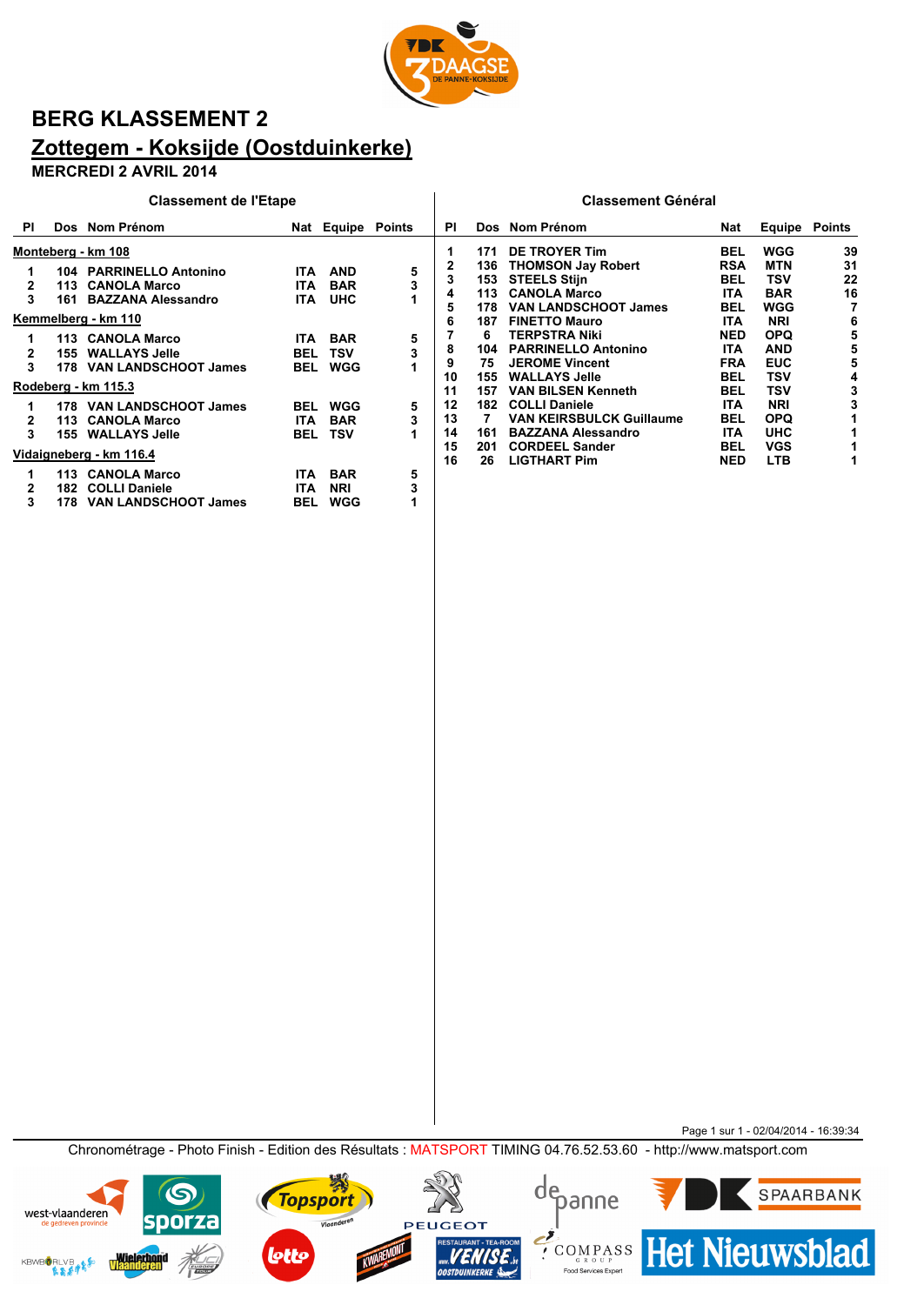

## **RUSHES KLASSEMENT 2 Zottegem - Koksijde (Oostduinkerke)**

### **MERCREDI 2 AVRIL 2014**

|           | <b>Classement de l'Etape</b> |                                                                                   |                                 |                                        |                     |              |                |                                                                                                      | <b>Classement Général</b>               |                                               |             |
|-----------|------------------------------|-----------------------------------------------------------------------------------|---------------------------------|----------------------------------------|---------------------|--------------|----------------|------------------------------------------------------------------------------------------------------|-----------------------------------------|-----------------------------------------------|-------------|
| <b>PI</b> |                              | Dos Nom Prénom                                                                    |                                 | Nat Equipe Points                      |                     | ΡI           |                | Dos Nom Prénom                                                                                       |                                         | Nat Equipe Points                             |             |
|           |                              | Rush 1 - km 156.8                                                                 |                                 |                                        |                     |              | 5              | <b>STEEGMANS Gert</b>                                                                                | <b>BEL</b>                              | <b>OPQ</b>                                    | 9           |
| 2<br>3    | 5<br>8                       | <b>STEEGMANS Gert</b><br><b>VAN KEIRSBULCK Guillaume</b><br><b>VERMOTE Julien</b> | <b>BEL</b><br>BEL<br><b>BEL</b> | <b>OPQ</b><br><b>OPQ</b><br><b>OPQ</b> | 3<br>$\overline{2}$ | 3<br>4<br>5  | 153<br>6<br>14 | <b>STEELS Stijn</b><br><b>TERPSTRA Niki</b><br><b>VAN KEIRSBULCK Guillaume</b><br><b>GATTO Oscar</b> | <b>BEL</b><br><b>NED</b><br>BEL<br>ITA. | TSV<br><b>OPQ</b><br><b>OPQ</b><br><b>CAN</b> | 6<br>4<br>2 |
|           | 5                            | Rush 2 - km 172.4<br><b>STEEGMANS Gert</b>                                        | <b>BEL</b>                      | <b>OPQ</b>                             | 3                   | 6            | 157<br>151     | <b>VAN BILSEN Kenneth</b><br><b>LAMPAERT Yves</b>                                                    | <b>BEL</b><br><b>BEL</b>                | TSV<br>TSV                                    | 2           |
| 2<br>3    | 157<br>6                     | <b>VAN BILSEN Kenneth</b><br><b>TERPSTRA Niki</b><br>Rush 3 - km 183.6            | <b>BEL</b><br><b>NED</b>        | TSV<br><b>OPQ</b>                      | 2<br>1              | 8<br>9<br>10 | 205<br>8<br>12 | <b>PEETERS Kevin</b><br><b>VERMOTE Julien</b><br><b>BODNAR Maciej</b>                                | <b>BEL</b><br>BEL                       | <b>VGS</b><br><b>OPQ</b><br>POL CAN           |             |
| 2<br>3    | 6<br>14                      | <b>TERPSTRA Niki</b><br><b>GATTO Oscar</b><br><b>VAN KEIRSBULCK Guillaume</b>     | <b>NED</b><br><b>ITA</b><br>BEL | <b>OPQ</b><br><b>CAN</b><br><b>OPQ</b> | 3<br>2              |              |                |                                                                                                      |                                         |                                               |             |

Page 1 sur 1 - 02/04/2014 - 16:39:16 Chronométrage - Photo Finish - Edition des Résultats : MATSPORT TIMING 04.76.52.53.60 - http://www.matsport.com

**PEUGEOT** 

₩

Vlaanderen